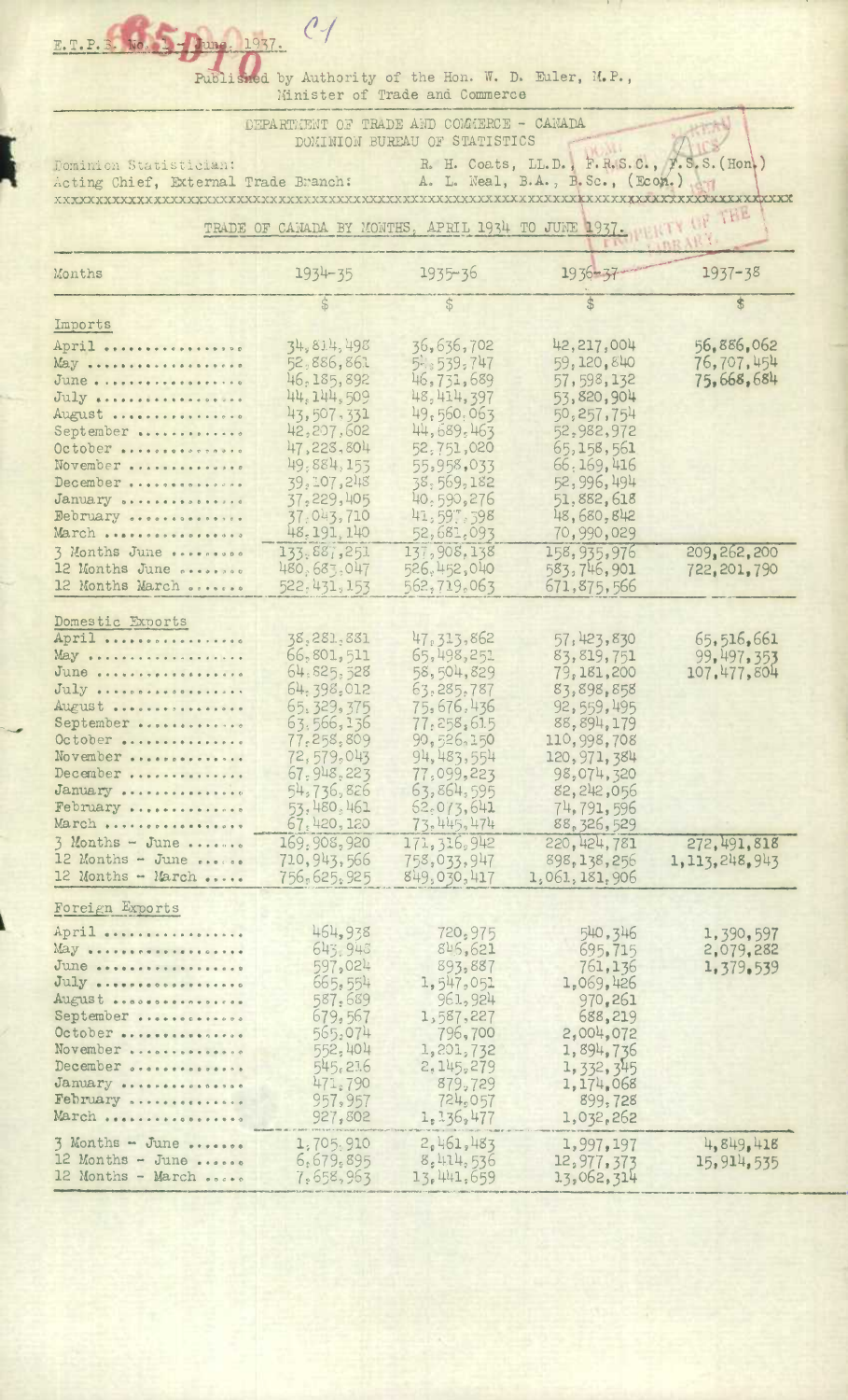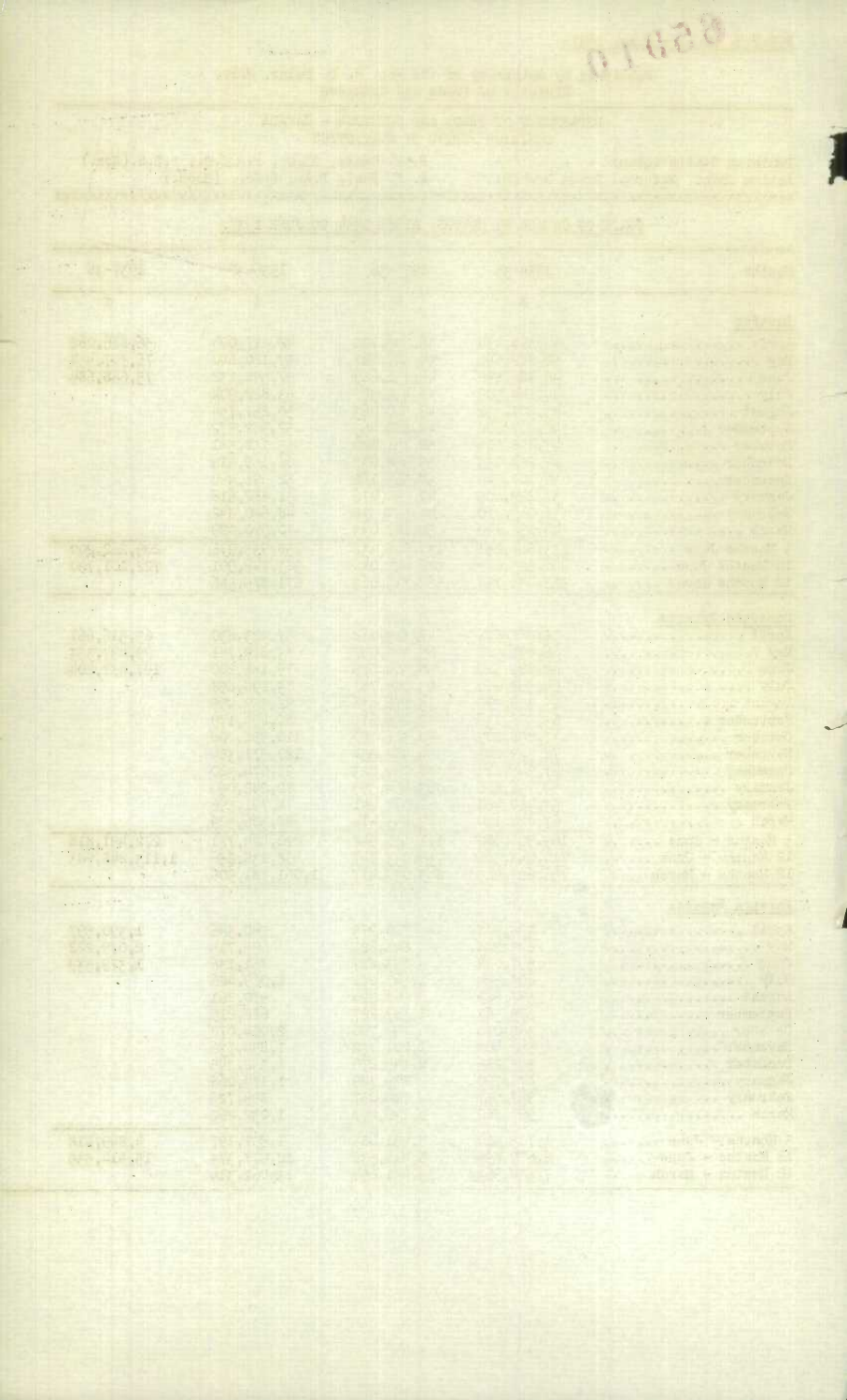## E.T.P.B. No. 1 - June, 1937.

Trade of Canada by Months, April 1934 to June 1937.

 $\mathbbm{1}$ 

| Months                    | 1934-35          | $1935 - 36$             | $1936 - 37$                             | $1937 - 38$           |
|---------------------------|------------------|-------------------------|-----------------------------------------|-----------------------|
| Total Trade               | \$               | \$                      | Ŝ                                       | $\frac{4}{5}$         |
| April                     | 73,561,317       |                         |                                         |                       |
| May                       |                  | 84, 671, 539            | 100, 131, 130                           | 123,793,320           |
| June                      | 120, 332, 320    | 120,884,619             | 143,636,306                             | 178,284,089           |
|                           | 111,608,444      | 106, 130, 405           | 137,540,468                             | 184, 526, 027         |
| $July$                    | 109,208,075      | 113, 247, 235           | 138,789,188                             |                       |
| August                    | 109, 424, 395    | 126, 198, 423           | 143,787,510                             |                       |
| September                 | 106, 453, 305    | 123, 535, 305           | 142, 565, 370                           |                       |
| October                   | 125,052,687      | 144,073,870             | 178, 161, 341                           |                       |
| November                  | 123,015,600      | 151, 643, 319           | 189,035,536                             |                       |
| December                  | 107,600,687      | 117.813,684             | 152, 403, 159                           |                       |
| January                   | 92, 438, 021     | 105:334,600             | 135, 298, 742                           |                       |
| February                  | 91, 482, 128     | 104, 395, 096           | 124, 372, 166                           |                       |
| March                     | 116, 539, 062    | 127, 263, 044           | 160, 348, 820                           |                       |
| 3 Months - June           | 35,502,081       | 311,686,563             |                                         |                       |
| 12 Months - June          | 1, 198, 306, 508 | 1,292,900,523           | 381, 357, 954                           | 486,603,436           |
| 12 Months - March         | 1,286,716,041    | 1.425, 191.139          | 1, 494, 862, 530                        | 1,851,365,268         |
|                           |                  |                         | 1,746,119,786                           |                       |
| Duty Collected            |                  |                         |                                         |                       |
|                           |                  |                         |                                         |                       |
| April                     | 6,360,609        | 6,257,948               | 6, 153, 811                             | 7,591,775             |
| May                       | 9,464.215        | 7,816,506               | 8,100,861                               | 9,361,519             |
| June                      | 7,084.284        | 6, 743, 527             | 7,790,480                               | 8,736,170             |
| July <i>execution </i>    | 6.849.795        | 6,609,801               | 7,252,847                               |                       |
| August                    | 6,693.004        | 6,934,174               | 6,795,884                               |                       |
| September accorrespressor | 6,444,619        | 6, 339, 075             | 7,379,731                               |                       |
| October                   | 7, 167, 473      | 7,951,499               | 8,706,724                               |                       |
| November                  | 7,124,253        | 8,016,961               | 8,320,565                               |                       |
| December                  | 6.330,598        | 5.938.470               | 7,597,823                               |                       |
| January                   | 6,166,167        | 5,866,447               | 7,280,313                               |                       |
| February                  | 6, 321, 299      | 6,097,665               | 6.944.703                               |                       |
| March                     | 8,621,157        | 7,712,244               | 9,820,796                               |                       |
|                           |                  |                         |                                         |                       |
| $3$ Months - June         | 22, 909, 108     | 20, 817, 981            | 22,045,152                              | 25,689,464            |
| 12 Months - June          | 80,408,268       | 82, 536, 346            | 84,011,488                              | 95,788,850            |
| 12 Months - March         | 84, 627, 473     | 82,784,317              | 92, 144, 538                            |                       |
|                           |                  |                         |                                         |                       |
| Balance of Trade          |                  |                         |                                         |                       |
| April (+)                 | 3,932,321        | $(+)$<br>11, 398, 135   | $(+)$<br>15,747,172                     |                       |
|                           | 14.558,598       | $(+)$<br>11,805,125     |                                         | $(+)$<br>10,021,196   |
| June (+)                  | 19.236.660       | 12,667,027<br>$(+)$     | $(+)$<br>25,394,626                     | 24, 869, 181<br>$(+)$ |
| July (+)                  | 20,919,057       | $(+)$                   | $(+)$<br>22,344,204                     | $(+)$<br>33,188,659   |
|                           | 22,409:733       | 16,418,441              | $(+)$<br>31, 147, 380                   |                       |
| September (+)             |                  | $(+)$<br>27,078,297     | $(+)$<br>43,272,002                     |                       |
| October $(+)$             | 22,038,101       | $(+)$<br>34, 156, 379   | $^{(+)}$<br>36, 599, 426                |                       |
|                           | 30,595,079       | $(+)$<br>38.571,830     | $(+)$<br>47,844,219                     |                       |
| November                  | 23, 247, 294     | $(\lnot)$<br>39,727,253 | $(+)$<br>56, 696, 704                   |                       |
|                           | 29, 386, 191     | $(+)$<br>40, 675, 320   | $+)$<br>46, 410, 171                    |                       |
| January $(+)$             | .7,979,211       | $(+)$<br>24, 154, 048   | $(+)$<br>31, 533, 506                   |                       |
| February (+)              | 17,394,708       | $(+)$<br>21, 200, 300   | $(+)$<br>27,010,482                     |                       |
|                           | 20, 156, 782     | $(+)$<br>21,900,858     | $(+)$<br>18, 368, 762                   |                       |
|                           |                  |                         |                                         |                       |
| $3$ Months - June $(+)$   | 37,727,579       | $(*)$ 35,870,287        | $(+)$ 63,486,002 (+) 68,079,036         |                       |
| 12 Months - June $(+)$    | 236, 940, 414    | $(+)$ 239, 996, 443     | $(+)$ 327, 368, 728 $(+)$ 406, 961, 688 |                       |
| 12 Months - March $(+)$   | 241,853,735      | $(+)299,753,013$        | $(+)$ 402, 368, 654                     |                       |
|                           |                  |                         |                                         |                       |